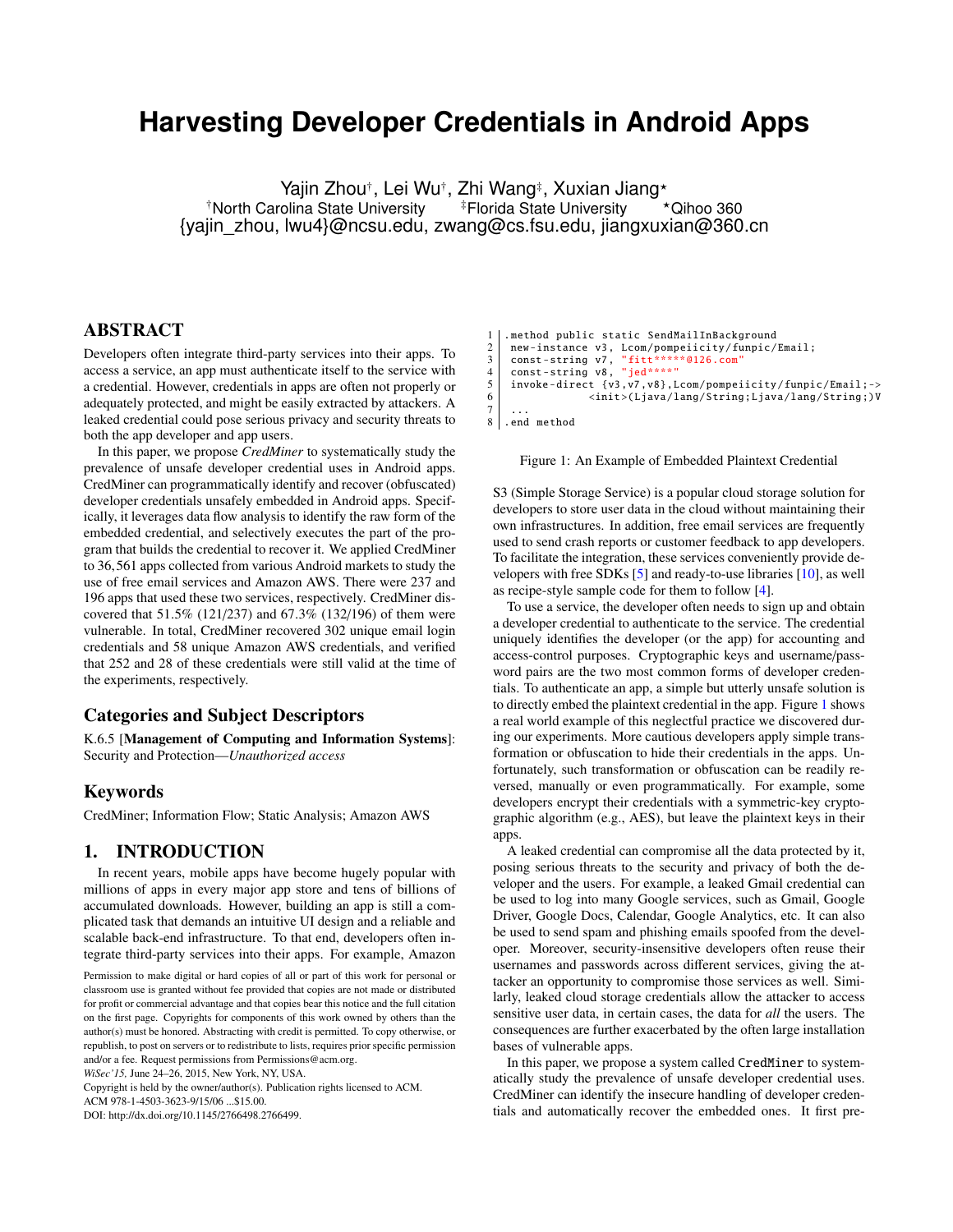filters the apps to exclude those that do not contain interesting libraries (we consider a library to be interesting if it contains functions that accept plaintext credentials. Likewise, we call these functions the interesting functions.) For each selected app, CredMiner locates the calls to the interesting functions, and searches backwards for the sources of the credential using the static, backward program slicing [\[28,](#page-11-0) [38\]](#page-11-1). The resulting program slice contains all the Dalvik instructions (i.e., the bytecode of an Android app) necessary to reconstruct the credential from its sources. CredMiner then uses an execution engine to run the program slice *forwardly* to automatically recover the credential.

CredMiner's backward slicing algorithm works on the disassembled Android bytecode. More specifically, we first manually identify every method in the interesting libraries that takes a credential in the parameter. We call these methods the sink methods. For example, to send an email with the JavaMail library, the developer needs to instantiate, with the username and password, the javax.mail.PasswordAuthentication class. Accordingly, the constructor of this class is a sink method. The parameters for this method thus contain the plaintext credential at *run-time*. From each call site to a sink method, CredMiner recursively backtracks the instructions that touch these parameters. It starts with the registers for the interesting parameters <sup>1</sup>[,](#page-0-1) and reversely follows the def-use chains to add new registers and instructions to the tracking set. This process stops when it reaches the instructions that supply the raw form of the credential. We call these instructions the source instructions, and the enclosing method the source method. For example, the constant-string instructions at line 3 and 4 in Figure [1](#page-0-0) are the source instructions, and sendMailInBackground is the source method. After locating all the source and sink methods, CredMiner generates a program slice from the source methods to the sink methods. The slice consists of all the necessary Dalvik instructions (in the Smali format  $[13]$ ) to reconstruct the credential. CredMiner has an execution engine that can interpret Smali instructions and emulate selected API functions of Android system libraries (e.g., java.lang.String.append(char)). To automatically reveal the credential, we execute the generated program slice forwardly with the execution engine. The engine returns the final inputs to the sink methods, which contain the plaintext developer credential. For example, it returns the strings in Line 3 and 4 of Figure [1](#page-0-0) as the credential because the intermediate instructions in the slice do not change their values. Finally, we validate whether the recovered credential is still valid or not.

We have implemented a prototype of CredMiner and used it to study the usage of developer credentials in 36,561 apps collected from the official and alternative Android app stores. We focused our study on two types of credentials, email accounts and Amazon AWS/S3 credentials. CredMiner could be easily extended to support other types of credentials. After pre-filtering, the sets of candidate apps consisted of 237 and 196 apps for these two types of credentials, respectively. CredMiner further discovered that 51.5% (121/237) and 67.3% (132/196) of these candidate apps were vulnerable. Some of the vulnerable apps are hugely popular with more than 10,000,000 downloads from the official Google Play store. Additionally, CredMiner extracted 302 unique email login credentials (an app may use several email accounts) and 58 unique Amazon AWS credentials in total. Our validation showed that 252 and 28 of these credentials were still valid at the time of the experiments, respectively.

Our further analysis of the vulnerable apps revealed the worrisome practice of inadequate developer credential protection in Android apps. *First*, nearly 79.5% of the vulnerable apps that use Amazon AWS do not employ *any* protection of their credentials. The credentials are simply embedded in the apps in the plaintext. We suspect this disconcerting failure is the result of developers following the sample code in the (old) AWS SDK, which uses the same insecure practice. We even found several vulnerable apps that seem to have copy-and-pasted the insecure sample code directly. Therefore, it is important to demonstrate the best practice in the sample code, instead of the quick-and-dirty ways to use the API. *Second*, some developers protect their credentials with simple transformation (e.g., string encoding) or weak obfuscation that can be easily reverse-engineered. *Third*, even though some services provide solutions to secure the credentials, these solutions are often not used or are used improperly. For example, Amazon supports a mechanism called token vending machine (TVM) to securely authenticate apps [\[3\]](#page-10-4). Unfortunately, the temporary user credentials obtained through TVM are often improperly configured and have much higher privileges than necessary.

In summary, this paper makes the following contributions:

- We propose CredMiner, a system that can identify vulnerable Android apps that have inadequate developer credential protection, and automatically recover these (obfuscated) credentials.
- We have implemented a prototype of CredMiner and applied it to 36,561 apps downloaded from the official and thirdparty Android app stores. Our experiments showed that Cred-Miner is effective in harvesting developer credentials in Android apps.
- We systematically study the prevalence of unsafe developer credential uses, and analyze the potential causes of these insecure practices.

The rest of this paper is structured as the following: we first introduce the necessary background information and the threat model in Section [2,](#page-1-0) and present the design and evaluation of CredMiner in Section [3](#page-2-0) and [4,](#page-6-0) respectively. We then discuss potential improvements to CredMiner in Section [5,](#page-8-0) followed by the related work in Section [6.](#page-9-0) Finally, we summarize the paper in Section [7.](#page-10-5)

#### <span id="page-1-0"></span>2. BACKGROUND AND THREAT MODEL

In this section, we briefly introduce the key concepts of Amazon AWS and the JavaMail library to provide necessary background information for CredMiner, and then present the threat model.

### <span id="page-1-1"></span>2.1 Amazon AWS

Amazon AWS offers several services to developers, such as storage, database, and analytics. We use the storage service, Amazon S3 (Simple Storage Service), to illustrate the key concepts of the Amazon AWS credential and user authentication. Amazon S3 is a cloud storage infrastructure to store and retrieve flexible amount of data. Developers interact with Amazon S3 through well-defined APIs and do not need to worry about details of the data storage. Data in Amazon S3 is organized into buckets (similar to disk partitions). The developer can further create folders and files in a bucket. To access the data stored in Amazon S3, an app needs to authenticate itself with an AWS account.

Each customer of Amazon AWS (i.e., the app developer in this case) has a root account, a privileged account that can access all the subscribed AWS services. The root account can create constrained subordinate accounts, called IAM user credentials, through the IAM (Identity and Access Management) service. The developer

<sup>&</sup>lt;sup>1</sup>Unlike the stack-based standard Java bytecode, the Dalvik bytecode is register-based.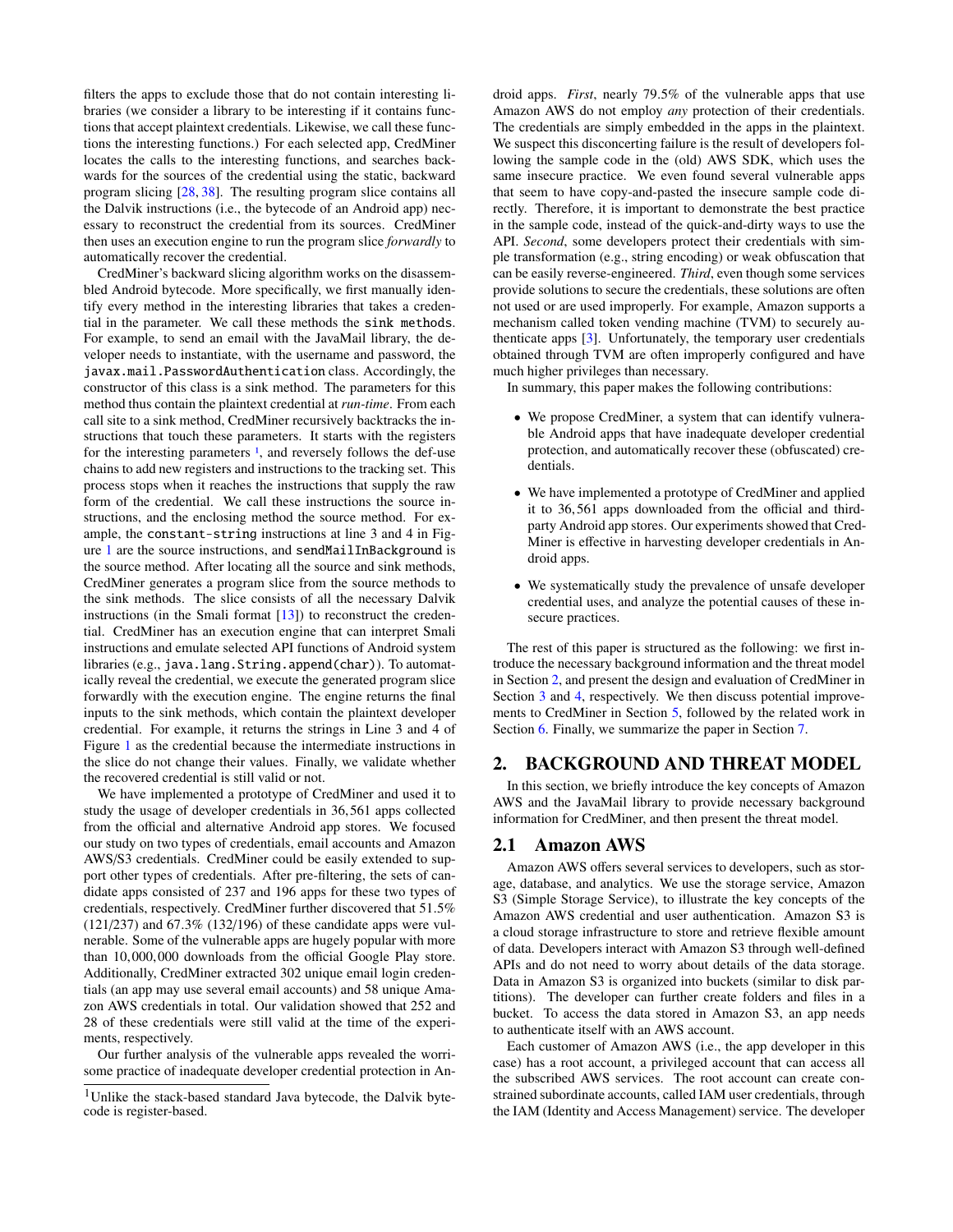<span id="page-2-1"></span>

Figure 2: Anonymous TVM Architecture and Interactions

can constrain the access rights for IAM credentials to the minimal permissions necessary for the app. Nevertheless, it is unsafe and inflexible to embed the root account or IAM user credentials in an app: *first*, they can be easily extracted from the app as demonstrated by CredMiner. The leaked credential immediately gives the attacker all the permissions granted to the account. This includes the right to access the app users' stored data and potentially more. *Second*, all the app users share the same credential without proper isolation between them. This allows the users to access each other's data. *Third*, it is difficult to revoke an embedded root or IAM credential should it be compromised, the developer has to release a new version of the app and wait for all the users to upgrade. These issues are applicable to other similar services as well.

To address those issues, Amazon provides AWS Security Token Service that can create temporary security credentials derived from an AWS account (for brevity, we call the parent account the STS credential.) A temporary credential consists of an access key ID, a secret access key, a session token, and an expiration time. The maximum lifetime of a temporary credential is currently 36 hours. By default, a temporary credential inherits the permissions of the parent STS credential. It is thus critical to confine the permissions of the STS credential. The best practice is to create a constrained IAM credential as the STS credential, and never use the root credential for it. AWS Security Token Service can be used in many different ways. Amazon proposes the token vending machine (TVM) architecture to address the aforementioned issues.

In essence, TVM introduces another layer of indirection so that the long-term developer credentials (i.e., the root and IAM credentials) are not exposed to the app. As shown in Figure [2,](#page-2-1) *the developer* runs a TVM server in the cloud. Each app first registers its device to the TVM server. A device is uniquely identified by a UID and a key. To obtain a temporary credential, the app sends a get\_token command to the TVM server together with its UID and key. The TVM server then requests the AWS Security Token Service to create a temporary credential and returns it to the app. The temporary credential is tied to the TVM's STS credential. This temporary credential can then be used to access the Amazon S3 service, such as to read files in a bucket. A temporary credential has limited lifetime. The app has to request a new one if it expires. AWS supports both anonymous TVM and identity TVM. The major difference is that identity TVM requires the extra steps for the app user to register and login to the TVM service. Identity TVM allows customizing permissions for individual users and keeping track of the app usage (for simplicity, we mainly use anonymous TVM as the example in this paper.) TVM can address all the aforementioned issues: *first*, the STS credential and other developer credentials are never exposed to the app. It is only used by the TVM server to communicate with Amazon AWS. Moreover, a temporary credential has limited lifetime. Even if leaked, it is much less risky than a compromised developer credential. *Second*, the TVM server can attach policy objects to a temporary credential to further control its permissions. For example, TVM can confine each app instance to its own subdirectory in a bucket, preventing it from accessing other apps' data. *Third*, a temporary credential expires in a few hours.

```
1 public class Mail extends javax.mail.Authenticator {<br>2 public Mail(String user, String password) {<br>this();
           public Mail(String user, String password) {
 \begin{array}{c} 3 \\ 4 \end{array} this ();<br>4
 \begin{array}{c|c} 4 & \text{user} = user; \\ 5 & \text{password} = p \end{array}-password = password;
 \sqrt{6}\begin{array}{c} 7 \\ 8 \end{array}8 public PasswordAuthentication getPasswordAuthentication (){<br>9 performation rew PasswordAuthentication (_user, _password);
           return new PasswordAuthentication (_user, _password);<br>}
\begin{bmatrix} 10 \\ 11 \end{bmatrix}11 }
```
Figure 3: Suggested Usage of JavaMail in Android Apps

There is no need to release a new version of the app and wait for users to upgrade in order to replace the compromised credential. In addition, each app user uses a unique temporary credential. It is much easier to revoke individual credentials.

TVM is a major improvement over embedding plaintext or obfuscated developer credentials in the app. It represents one viable solution to securely handle developer credentials. However, it is more complicated than those simple-but-insecure practices. Our experiments with a large number of apps show that developers often make mistakes in the deployment of TVMs. A common pitfall is that the STS credential has more privileges than necessary. These excessive permissions are inherited by temporary credentials. For example, CredMiner discovered several cases where a temporary credential can be misused to access *other users' data*. A related issue is that developers often fail to attach (correct) policy objects to temporary credentials in order to strictly separate the data from different users.

# 2.2 JavaMail Library

JavaMail is a popular framework to build email clients in Java. It has been ported to the Android platform [\[10\]](#page-10-1). App developers often use this library to send emails in the background. To authenticate to a mail service, the app extends the javax.mail.Authenticator class and overrides its method getPasswordAuthentication, as shown in Figure [3.](#page-2-2) This method returns an object of javax.mail. PasswordAuthentication initialized by the account name and the password . After authentication, the app can send emails using the SMTP protocol. This is the suggested way to use JavaMail in an Android app [\[12\]](#page-10-6).

#### 2.3 Threat Model

We assume an adversary model where an attacker can download a large number of Android apps. There exist multiple open-source crawlers that can automatically download apps from both Google Play and alternative Android markets [\[2,](#page-10-7) [36\]](#page-11-2). After downloading these apps, the attacker aims at recovering developer credentials embedded in these apps for further attacks (e.g., to collect user data stored in the cloud). In particular, the attacker can use an Android emulator (Google provides one based on QEMU, the ubiquitous emulator) to monitor every executed instruction and memory access by the app to recover the developer credentials. In this paper, we focus on studying the prevalence of unsafe developer credential handling, and consider concrete follow-up attacks out of the scope of this work.

#### <span id="page-2-0"></span>3. SYSTEM DESIGN

In this section, we describe the design of CredMiner, specifically, how to select candidate apps, how to identify the source and sink methods of the credentials, and how to recover and validate the embedded credentials.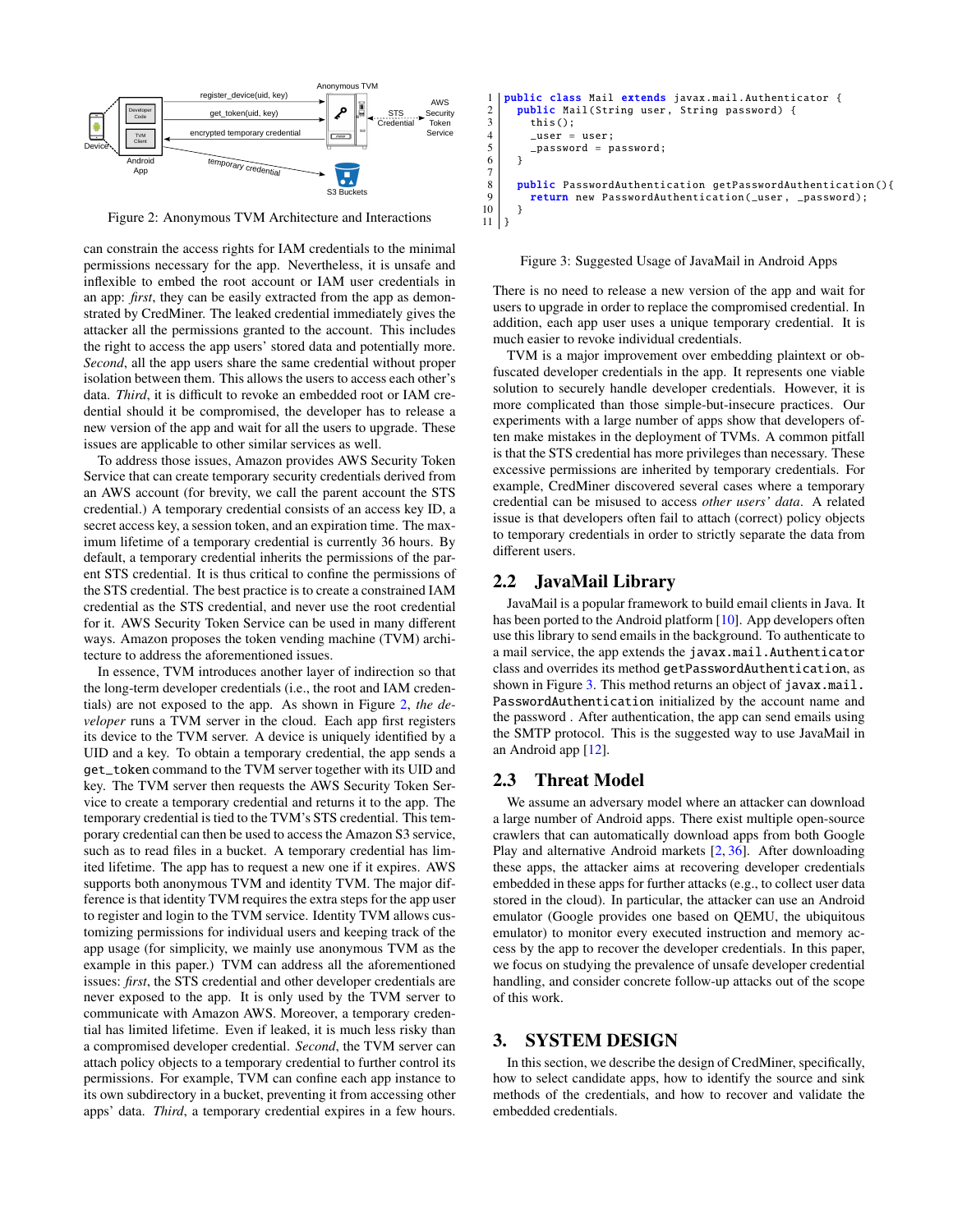<span id="page-3-0"></span>

Figure 4: CredMiner Work Flow

# 3.1 Overview

CredMiner aims at recovering developer credentials from Android apps. Figure [4](#page-3-0) shows the overall work flow of CredMiner. Given a number of apps in the repository, CredMiner first selects the candidate apps that use one of the interesting libraries (i.e., libraries that use plaintext credentials). For each candidate app, CredMiner performs a data flow analysis to identify the sinks and the sources of the credentials. A program slice is generated connecting the sources to the sinks. CredMiner then tries to reconstruct those credentials by selectively executing the program slice. At last, we manually verify whether the credentials are still valid. CredMiner works on the disassembled Android apps in the Smali format [\[13\]](#page-10-3). As such, it does not require the source code of the app, and is compatible with apps downloaded from Google Play and alternative Android app stores. In the rest of this section, we illustrate each step in detail.

#### <span id="page-3-2"></span>3.2 Select Candidate Apps

We pre-filter the app repository to exclude apps that do not contain interesting libraries. It seems that this can be achieved by simply extracting the package and class names from the app and compare them to those in an interesting library. However, this simple approach leads to false negatives because of code obfuscation. For example, ProGuard [\[11\]](#page-10-8) is recommended by Amazon to obfuscate the AWS SDK [\[15\]](#page-10-9). Even though an obfuscator cannot change names in the system libraries, it can safely mingle the package/class names of third-party libraries. One possible solution is to use bytecode similarity to decide whether a package of the app matches one of the interesting libraries [\[26,](#page-10-10) [31\]](#page-11-3). However, this process is time consuming since it involves pair-wise comparison between the interesting libraries and all the apps in the repository. Instead, CredMiner employs the following heuristics: popular obfuscators like ProGuard do not change constant strings. These strings give us a strong hint of the original package. However, this heuristic will miss apps obfuscated by tools capable of encoding strings (e.g., DexGuard [\[8\]](#page-10-11)). We use the package's structural layout to handle this case. Specifically, the number of classes inside a package and their hierarchy are quickly compared to each interesting library for a potential match. We then leverage the slow-butprecise bytecode similarity to determine whether the match is real or not. The string comparison is quite effective. We seldom need to use the more complicated similarity comparison. For each identified (obfuscated) library, we further map its classes and methods to the original ones through package similarity. Note that we only need to compare the similarity for the identified apps. Scalability is not an issue here since the number of such apps is far less than the total number of apps. By de-obfuscating the app, we can locate call sites of the sink methods in the app (Section [3.3\)](#page-3-1). CredMiner takes the following two steps to map obfuscated classes and methods, respectively.

Mapping Obfuscated Classes: this step de-obfuscates the classes of a package in the app by locating their counterparts in the original library. We use bytecode similarity for this purpose [\[26,](#page-10-10)[31,](#page-11-3)[44\]](#page-11-4). Specifically, we construct a string representation for each class (we call it the class signature) and compare it to those of the interesting libraries. A quality class signature should retain the semantics of

the class and resist to code obfuscation. In CredMiner, the class signature consists of the number of class fields and the method signatures. A method signature in turn consists of the number and types of parameters, the return type, and its instruction stream. To tolerate differences in the compiler's register allocation and obfuscated class names, we exclude register names and the names of nonsystem classes in the signature. However, system class names are included because they contain rich semantics and obfuscators often keep them intact. For instance, instruction invoke-direct {v10, v12},Ljavax/mail/internet/InternetAddress;-><init> (Ljava/lang/String;)V will be reduced to invoke-direct{2}, (Ljava/lang/String;)V. Non-system class name javax.mail. internet.InternetAddress is excluded from the string representation (with obfuscation, the name will be converted to a nondescriptive one like La/b/c/d), while system class name java/ lang/String is retained. After generating class signatures, we use n-gram to calculate the similarity between classes in the package and the identified library. Matched class pairs have the highest similarity. Since this process has been discussed thoroughly in the previous work [\[26,](#page-10-10) [31,](#page-11-3) [44\]](#page-11-4), we do not elaborate it further.

Mapping Obfuscated Methods: In the second step, we further de-obfuscate the methods of matched classes. We first try to determine the mapping by comparing constant strings in the methods. Our experience shows that this simple approach is very effective as constant strings are usually not obfuscated. If it fails to determine a match, we compare method signatures with the n-gram similarity, and leave the more precise control-flow-graph-based similarity comparison as a backup [\[31\]](#page-11-3). If a mapping still cannot be decided, we preform the manual analysis as the last resort. This rarely happens in practice.

After the above two steps, we can reliably identify whether an app contains an interesting library, and, if so the mapping between the obfuscated classes/methods and the original ones. In the rest of this paper, we assume that classes and methods have been deobfuscated and only use their original names.

#### <span id="page-3-1"></span>3.3 Identify Data Sources

After selecting the candidate apps, CredMiner uses static backward program slicing to locate the sources for an embedded credential and generates a program slice which contains all the instructions affected by those sources. The nature of a source can help us to decide whether the app is vulnerable or not. For example, if the credential originates from user inputs (e.g., the EditText widget), the app likely is not vulnerable since the credential is not embedded in the app.

Locating Sink Methods For each interesting library, we first identify sink methods in the library, i.e., the methods that accept a plaintext credential in the parameters. For example, the constructor of javax.mail.PasswordAuthentication is a sink method for JavaMail because it accepts the email account name and password. Similarly, com.amazonaws.auth.BasicAWSCredentials's constructor is also a sink method because it accepts the Amazon AWS access key ID and secret access key. Note that this process requires manual efforts and domain knowledge of the interesting libraries. After identifying sink methods, we search for invocations of those methods in the app. That is, we locate where those methods are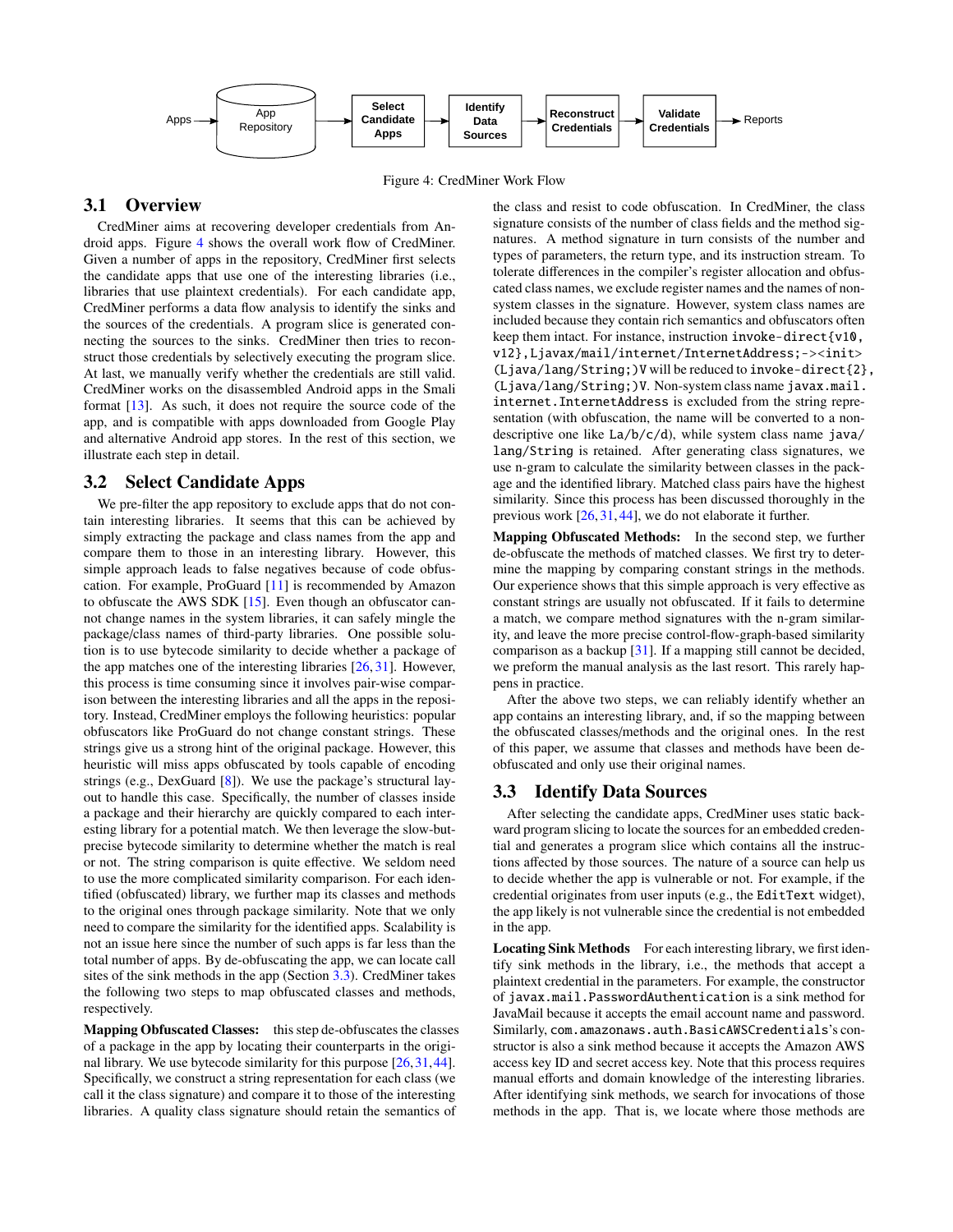.method private constructor **<init>**( )V

<span id="page-4-0"></span>

Figure 5: An Example of Backtracking (Tracked Registers are Annotated to the Left of Interesting Instructions.)

called. At *run-time*, the inputs to a sink method contain plaintext credentials. If the credential is obfuscated, it must have already been reversed when it reaches the sink methods at *run-time*. Consequently, we could backtrack from call sites of a sink method to locate sources of the credential.

Backtracking Credentials After locating a call site of a sink method, we perform a static backward program slicing to backtrack the credential to its sources [\[38\]](#page-11-1). Figure [5](#page-4-0) uses an example to illustrate this process. At each step, CredMiner maintains a set of registers that are currently being tracked (we call them the tracked registers.) The tracking process starts from the inputs to the sink method. For example, register  $v_2$  on line 11 of the <init> method is one of the tracked registers (the other one is register  $v_1$  on the same line). It is an input to the constructor of com/amazonaws/a/f. This class is obfuscated from com/ amazonaws/auth/BasicAWSCredentials, whose constructor is a sink method that accepts Amazon AWS credentials. The class name has been internally reversed to the unobfuscated form during the candidate app selection (Section [3.2\)](#page-3-2). Our backtracking algorithm recursively follows the use-def chain over the app's control flow graph. It first continues in the current basic block. When it reaches the boundary of the basic block, it follows to all the basic blocks that can reach the current one (② in Figure [5\)](#page-4-0). If the tracked register is the return value of a method invocation, Cred-Miner follows into the callee (①). When the algorithm reaches the entry point of a method (line 1 of the shuffle method), CredMiner finds all the call sites of this method and continues the process in the callers if any parameter of the callee is in the tracked register set (③). During this process, the registers that are currently being tracked are updated according to instruction types. In the following, we describe how this works for different types of instructions.

- Irrelevant instructions: if an instruction does not affect the tracked registers, CredMiner simple skips it and moves backward.
- Instructions that overwrite tracked registers: for an instruction that overwrites one or more tracked registers, CredMiner adds the source registers of this instruction to the set of tracked register, and removes the destination registers from it. For example, instruction move  $p_1, v_x$  moves the value from register  $v_x$  to register  $p_1$ . If  $p_1$  is being tracked, CredMiner adds  $v_x$  to the set and remove  $p_1$  from it. An interesting case is the **iget-object** instruction, which retrieves the value of a class field to the destination register. For example, the iget-object,  $p_1, v_x$ , myClass; ->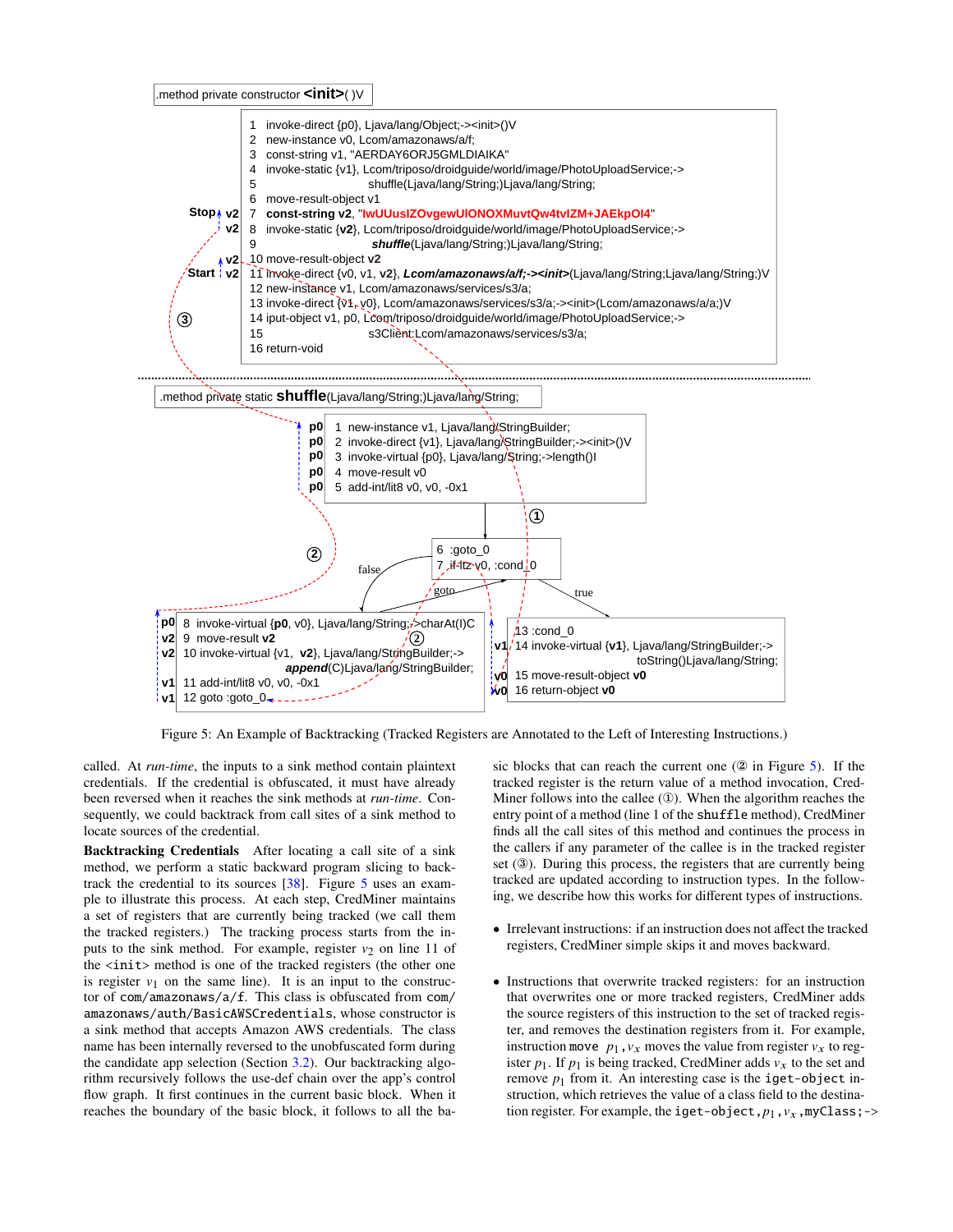myField instruction moves  $v_x$ ->myField into the register  $p_1$ .  $v<sub>x</sub>$  is an object of class myClass. In this instruction, there is no source registers that CredMiner can add to the set since  $v_x$ ->myField is an object field. To address that, for each iget-object instruction, CredMiner finds its corresponding iput-object instructions and adds their source registers to the set. To continue the previous example, register  $v<sub>v</sub>$  will be added if Cred-Miner finds the following instruction in the app: iput-object,  $v_y, v_x$ , myClass; ->myField. In this sense, our slicing algorithm can be considered as field-sensitive.

• Method invocation instructions: if the return value of an invoked method (the callee) is in the tracked register set, this method invocation instruction should be processed. Specifically, Cred-Miner follows into the callee, and continues backward slicing from the return instruction. Figure [5](#page-4-0) contains an example of this case. The return value of the shuffle method is in the tracked register set at line 10 of the <init> method. CredMiner follows into shuffle and continues backward slicing from the return-object instruction (line 16) of this method. However, CredMiner does not track into a callee if it is a method of a system class. Instead, CredMiner models the transformation from the return value to the parameters of the method. For example, the instruction on line 15 of the shuffle method invokes the system method (Ljava/lang/StringBuilder->toString), we model the data flow of this method and directly propagate the return value to the parameter  $(v_1$  in line 14).

Finding Source Methods A source method is a method where backtracking stops. In other words, the algorithm has found the instructions that provide the raw forms of the credential. Specifically, backtracking stops when one of the following conditions holds. *First*, it meets a constant-string instruction and the destination register of this instruction is in the set (e.g., line 7 of the  $\langle \text{init} \rangle$  method in Figure [5\)](#page-4-0). *Second*, the return value of certain system methods is stored to a tracked register. These methods usually return data from external sources, such as a file, a network connection, and the keyboard input. For example, if the return value of the android.widget.EditText.EditText.getText method is stored to a tracked register, we know that the credential originates from user inputs and stop backtracking.

#### 3.4 Reconstruct Credentials

After locating the raw credential, CredMiner automatically reconstructs the credential if it originates from a constant string. This is particularly useful if the credential is encoded or encrypted since we do not need to write an app-specific tool to reverse-engineer the credential. CredMiner uses an execution engine to execute the program slice. The engine maintains an internal representation of Java objects, and interprets the Android bytecode on them. There are several challenges need to be addressed.

First, the program slice is an incomplete subset of the app code. It may rely on objects created out of the slice. We solve this problem by creating mock objects on demand. Specifically, CredMiner creates an internal representation for the object, and interprets its constructor on the object. We use simple default values for the parameters (e.g., an empty string for a string parameter).

Second, even though the engine can create objects on demand, there are still some cases it cannot handle, especially when the class of the object is deeply coupled with the Android framework. For example, the android.content.context class is too complicated for the engine to handle. Fortunately, the engine focuses on reconstructing credentials, instead of executing arbitrary slices.

```
1 def StringBuilder_append_C_Ljava_lang_StringBuilder(arg_regs):
 2 #get the register value. Register names are in the
3 # parameter arg_regs , v1 , v2 for instance
     4 arg1_value = vm. get_reg_value (arg_regs .split(",")[0]. strip ())
     arg2_value = vm.get_reg_value (arg_reg.split(", ")[1].strip())#check the type
     if type(arg1_value) != str or type(arg2_value) != str:
 8 print ("[x] [%d] we expect an (string , string) here. But"
9 "the actual type is (%s,%s)" % ( get_linenumber (),
10 str(type(\text{arg1_value})), str(type(\text{arg2_value})))<br>
11 return False
       return False
12 #emulate java.lang. StringBuilder.append(char)
13 arg1_value += arg2_value
14 vm.put_reg_value (arg1, arg1_value)<br>15 return True
     return True
```

```
Figure 6: Emulated java.lang.StringBuilder.append(char)
```
Most common instructions in our program slices transform and manipulate strings.

Third, how to handle system libraries is another challenging problem. In CredMiner, the execution engine has built-in knowledge to emulate the semantics of selected system methods. Figure [6](#page-5-0) shows how the java.lang.StringBuilder.append(char) method is emulated in Python (the engine is implemented in this language.) CredMiner keeps the Dalvik VM registers in a dictionary, indexed by the register names. A Java string object is represented by a Python string. The code in Figure [6](#page-5-0) first retrieves two registers from the register file (line 4 and 5). It then checks their types to ensure that they both are strings. If the type check is passed, Cred-Miner emulates the append(char) method by concatenating two strings together (line 13). Finally, the result is stored in the destination register.

Last but not least, the semantics of the Dalvik instructions should be maintained during the interpretation. In particular, the execution engine takes the following actions according to instruction types. *a*) control flow transfer instructions: for an unconditional control flow transfer instruction (e.g., goto), the target is encoded in the instruction as a label. CredMiner extracts this label and changes the execution flow to the target instruction. For a conditional control flow transfer instruction (e.g., if-ne), CredMiner first tests the condition and only jumps to the target if the condition satisfies. *b*) ALU instructions: ALU instructions are straightforward to handle. CredMiner performs the ALU operations and saves the results into destination registers. *c*) object field manipulation instructions: these instructions are probably the most common instructions in an app. As mentioned earlier, the related Java object may not exist in the program slice when the instruction is executed. CredMiner creates a mock object on demand and then manipulates its fields. *d*) method invocation instructions: for a method invocation instruction, CredMiner resolves the callee and invokes it. If the callee is a non-static method, the this object may not exist. CredMiner creates a mock object for this if necessary. Moreover, each method has its own register file. CredMiner allocates a new Python dictionary for the register file when entering a method, and discards it when the method returns.

# 3.5 Validate Credentials

The final step of CredMiner is to check whether the recovered credentials are still valid. To this end, we leverage the original app as much as possible. Specifically, we run the app in an Android emulator and monitor its execution. We set a watch point at the sink methods of the interesting libraries, and compare the *run-time* parameters, which contain the actual plaintext credentials, to those recovered by CredMiner. We also monitor the interaction between the app and the remote server to check whether the authentication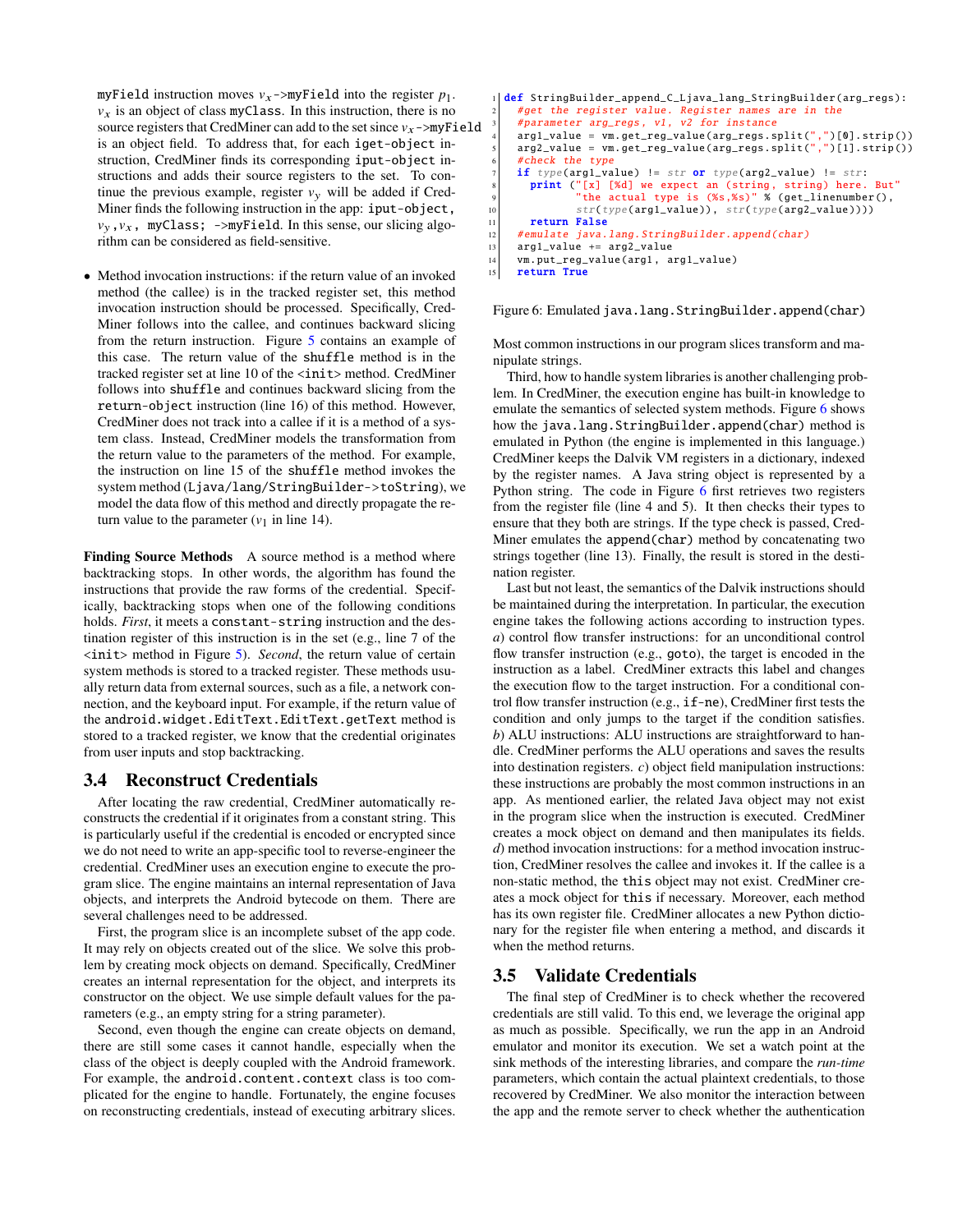succeeds or not. If it succeeds, the credential is still valid. In some cases, we control the emulator to drive the app down to a selected path. For example, some apps embed a large number of email accounts, and randomly select one for use. We control the returned random number to force the app to try each email account. Overall, this manual process is rather time consuming (without Cred-Miner's static analysis, it cannot scale to tens of thousands apps in our repository.), but it has virtually no negative impact to the security and privacy of the developer's account. The validation of Amazon TVM credentials are more involved than this and is described in Section [4.](#page-6-0)

# <span id="page-6-0"></span>4. EVALUATION

To evaluate the effectiveness of CredMiner, we collected a number of apps from Google Play and several alternative Android app stores in Asia. The apps from Google Play were downloaded from February to June 2014, and the apps from other stores were downloaded in June 2014. Table [1](#page-6-1) shows the statistics of these apps. In total, there were 36,561 distinct apps (we consider apps with different SHA1 hash to be different.) All the results reported in this section were based on the experiments conducted in July 2014, unless otherwise stated.

Table 1: Distribution of Collected Apps

<span id="page-6-1"></span>

|                      | Google Play | <b>Alternative Markets</b> |  |
|----------------------|-------------|----------------------------|--|
| # of Apps            | 21, 092     | 15, 479                    |  |
| Percentage           | 57.67%      | 42.33%                     |  |
| # of Total Apps      | 36, 571     |                            |  |
| $#$ of Distinct Apps | 36, 561     |                            |  |
|                      |             |                            |  |

#### 4.1 Overall Results

CredMiner mainly focuses on two types of credentials, email accounts and Amazon AWS accounts. Among the apps we collected, there are 237 and 196 candidate apps that use the JavaMail library and the Amazon AWS SDK, respectively. CredMiner reveals that <sup>51</sup>.5% (121/237) and 67.3% (132/196) of these candidate apps are vulnerable. Table [2](#page-6-2) shows the distribution of the vulnerable apps among different app stores. Interestingly, 96.9% (128/132) of the vulnerable apps that leak Amazon AWS credentials come from Google Play. This is probably because Amazon AWS has a low market share in Asia. We have reported our findings to the developers of these vulnerable apps. Most of these apps do not have an official channel to report vulnerabilities. In this case, we tried to contact them through the customer support emails listed on the app store. We only received very few responses from the developers. In two exceptional cases, the developers were able to acknowledge the issues within 24 hours with fixes planned in the near future. Because of the scarcity of responses, we omit the vulnerable app names and obfuscate other details in the paper to protect user privacy.

Table 2: Distribution of Vulnerable Apps

<span id="page-6-2"></span>

| Category of Credentials | Google Play | <b>Other Stores</b> | Total |
|-------------------------|-------------|---------------------|-------|
| Email Credentials       |             |                     |       |
| Amazon AWS Credentials  | റ           |                     |       |

#### 4.2 Email Credentials

The first category of the studied apps uses free email services. Our data set has 237 candidate apps in this category, and 121 (51.1%) of them were found to be vulnerable. In particular, 65 of these vulnerable apps were downloaded from Google Play with 11 apps having more than 50,000 downloads.

<span id="page-6-3"></span>

Figure 7: Leaked Credentials from Different Providers

There are a number of reasons why some candidate apps are not vulnerable. First, the imported JavaMail library is not used in the app. It may have been included as the testing code, but the developer forgets to remove it before releasing the app. Second, the library is not used to send emails but for other purposes. For example, the javax.mail.internet.InternetAddress.validate method checks whether an email address is in a valid format or not. We observed several apps in this case. Third, the credential comes from user inputs, not the app itself. This is the most common reason that a candidate app is not vulnerable.

Credentials Breakdown CredMiner recovered 302 unique email credentials. This number is larger than that of the vulnerable apps because an app may include several email credentials. In fact, we found one app that had 130 embedded email accounts. At the time of our experiments, 252 of these 302 accounts were still valid. Attackers could use these credentials to access all the stored emails, and to send spam or phishing emails as the developers. It's worth noting that email credentials can often login into other services from the same provider. For example, most Google services use the Gmail account to authenticate a user. Consequently, the data stored in those services are in jeopardy due to the leaked passwords. We notice that there is a trend for service providers to deploy 2 step verification. This significantly reduces the risk of leaked passwords. Though, it is questionable whether the same developer that embeds plaintext passwords in the app would care to use it. Figure [7](#page-6-3) shows the number of total and still-valid credentials ordered by email providers. Most of these accounts belong to 126.com (a free email provider in China), from which 96.9% accounts were still valid. We also recovered 18 Gmail credentials, but only 5 of them (13.8%) were still valid. In addition to free email services, we detected 18 email accounts that were using their own servers, including Amazon Simple Email Service.

Vulnerable Malware When analyzing these apps, we came up with an interesting thought to see whether we can recover email credentials from malware samples. We expect malware authors to be more careful in protecting their email accounts since these accounts may reveal their real identities, expose network traces, and provide evidences to the law enforcement. We collected 1,404 malware samples from two sources, Android Malware Genome Project [\[46\]](#page-11-5) and a mobile malware sharing website [\[7\]](#page-10-12). Surprisingly, CredMiner recovered 8 email credentials and 1 of them was still valid after around 3 years. This sample came from Android Malware Genome Project, which contains Android malware collected from August 2010 to October 2011. In addition, only 2 of these vulnerable samples protect their accounts with custom string encoding schemes. The main purpose for malware to use email services is to send the stolen private information, such as SMS messages, recorded background voices, and contacts, to the attacker.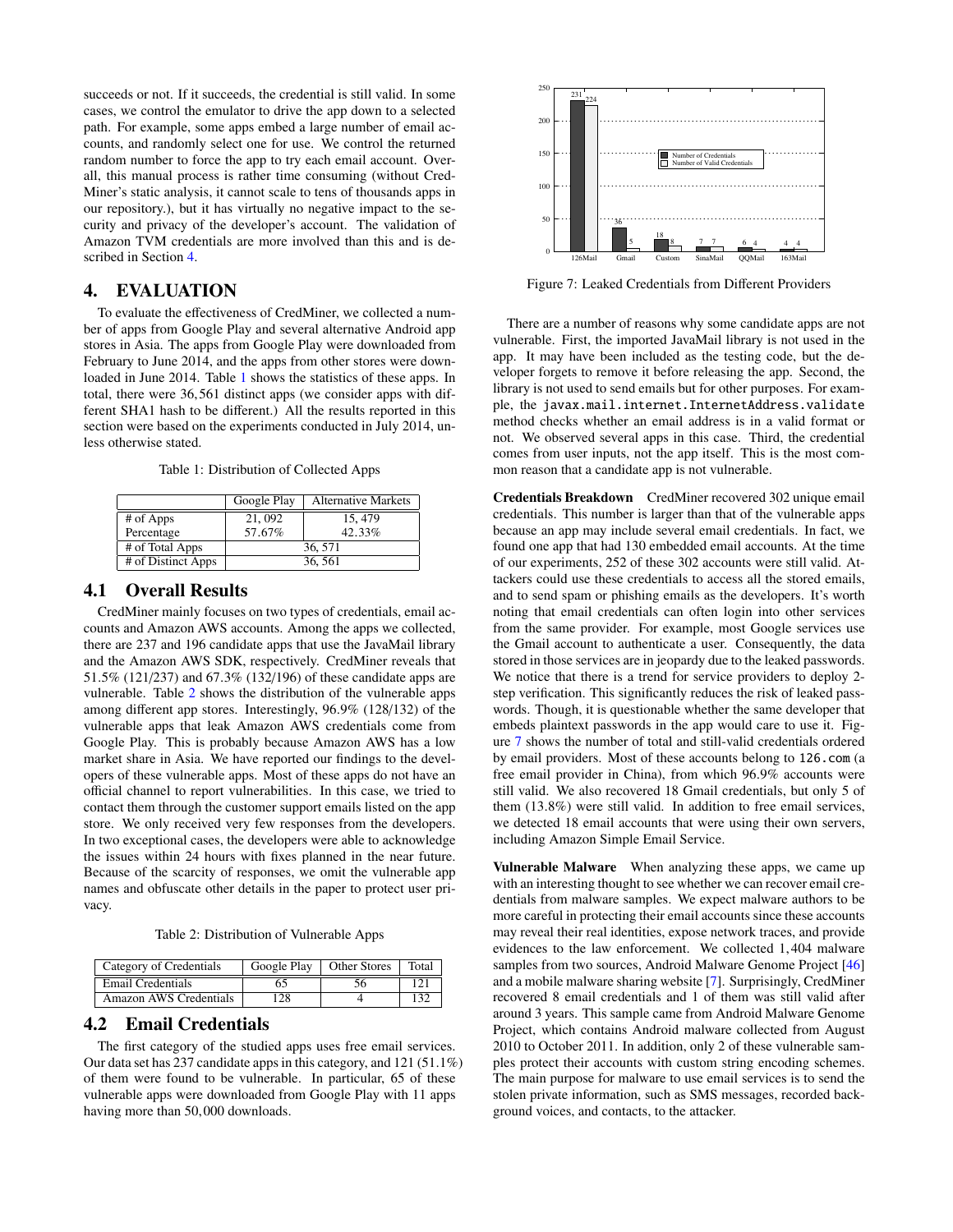<span id="page-7-0"></span>

Figure 8: Some of the 130 Email Credentials in Case Study III

Case Study I This is a popular app from Google Play with more than 1,000,000 downloads. Its main function is to securely hide user pictures with a user-provided pin. If the user forgets the pin, a link will be sent to his/her email to recover the pin. JavaMail is used to send this email. The email credential for this purpose is obfuscated through encryption and encoding. Specifically, it is first encrypted using AES in the CTR mode. The encrypted credential is then encoded again in Based64, and the resulting blob (K/JFSGE54oU=) is embedded in the app. However, the key to decrypt the blob is only encoded in Base64, and can be easily retrieved. In addition, the initial vector for AES is simply a constant string directly embedded in the app. After decoding and decrypting the blob, CredMiner shows that the plaintext password is abc123\*\*. It is sadly interesting to see that the developer spent such efforts to protect a very weak password. In addition, we also found a plaintext email credential (username: handy\*\*\*\*@gmail. com, password: key\_\*\*\*\*\*\*) from the app. However, this credential is not used by the app. We suspect that it might have been used by the previous versions of the app, until the developer decided to protect the credential. Another app from the same developer employs a similar strategy to protect its email credentials.

Case Study II This is a spyware downloaded from Google Play in March 2014. It has since been removed from Google Play. The app stealthily tracks the SMS messages received and sent by the victim. It uses Amazon Simple Email Service to send them to a specific email account. The Amazon AWS credential to send those emails is directly placed in the app, without any protection. It was still valid at the time of our experiments, even after the app had been removed from Google Play.

Case Study III We downloaded this app from an alternative Android app store in June 2014. The app includes a feature to collect user feedback through emails. Instead of using the default email app for this purpose (the developer might consider this hurting the user experience since it requires to switch to the default email app and back), the app sends these emails in the background using an embedded account. Surprisingly, we discovered 130 different email accounts from this app, all in the plaintext. They all belong to the same free email service provider, 126.com, and are still valid then. The app randomly picks one to use. We suspect this is the developer's effort to circumvent the service provider's quote on how many emails one account can send in a period. Figure [8](#page-7-0) shows some of those email accounts.

#### 4.3 Amazon AWS Credentials

The second category of the studied apps uses Amazon AWS credentials. An Amazon AWS credential consists of an access key ID and the related secret access key (they are semantically similar to a username and password.) It may be shared by multiple services from Amazon, depending on the subscription and the configuration. There are 196 candidate apps in our data set using its SDK, and 132 (67.3%) of them are vulnerable. Most invulnerable candidate apps import the SDK but never use it. There are also a small number of apps that employ the recommended secure practice and thus are not vulnerable. However, the majority of these candidate apps are vulnerable. Most of these apps (96.9%) came from Google Play. Particularly, 24% of the vulnerable apps (32 apps) have more than <sup>50</sup>,000 downloads. In total, CredMiner recovered 58 unique AWS credentials, and 28 of them are still valid during our experiments.

Comparison to PlayDrone A system called PlayDrone [\[36\]](#page-11-2) can also detect AWS credentials in Android apps. It uses simple string matching to locate plaintext AWS credentials which are "pairs of strings matching  $AKIA[0-9A-Z]\{16\}$  and  $[0-9a-zA-Z/+]\{40\}$ that are at most 5 lines apart." This simple approach suffers from both false negatives (e.g., encoded/obfuscated credentials) and false positives (e.g., strings that accidentally match the criteria). In comparison, CredMiner's approach is more generic and reliable. For example, CredMiner can automatically reconstruct certain encoded/obfuscated credentials, and it works on other types of credentials as well. In this experiment, we compare the effectiveness of Play-Drone and CredMiner. Specifically, we implemented a prototype of PlayDrone, and applied it to our candidate apps. PlayDrone successfully recovered credentials from 105 apps, while CredMiner recovered credentials from 126 apps, a 20% improvement. All the apps detected by PlayDrone were also detected by CredMiner. It's worth noting that both CredMiner and PlayDrone missed 6 vulnerable apps. Five of these apps employ the anonymous token vending machine (Section [2.1\)](#page-1-1), and the other one uses a custom protocol to protect the credential. We will discuss these apps in detail in the next paragraph.

Anonymous Token Vending Machine Amazon advises developers to protect their credentials with the token vending machine (TVM) [\[3\]](#page-10-4). Instead of using an embedded credential, the app can obtain a temporary credential from a remote TVM server. This architecture protects the long-term developer credentials from being leaked. However, our experiments show that developers often mis-configure the TVM servers, leaving their apps vulnerable. Particularly, developers often place the URL to the remote TVM server directly in their apps. An attacker can send a request to this URL to obtain a temporary credential for his/her malicious purposes. The privilege of this credential is inherited from the developer's STS credential (Section [2.1\)](#page-1-1). If the developer fails to constrain the privilege of the STS credential, the attacker's credential has more power than necessary. For example, we configured our own TVM server by following the (insecure) tutorial provided by Amazon [\[14\]](#page-10-13). It turns out that temporary credentials generated by our server could be used to fully access the Amazon S3 service (e.g., to read/write all the files in our buckets). We suspect some candidate apps that use TVM have similar issues because developers are known to copy and paste the sample code. To that end, we manually analyzed some popular candidate apps that use anonymous TVM. The results are not optimistic. We will describe one of the examples in the following.

This particular app from Google play is very popular. It has accumulated more than 5,000,000 downloads. The app backs up the user data to the Amazon S3 cloud using a temporary credential obtained from an anonymous TVM server. For each user, it creates a unique UID, and stores his/her data under a directory associated to this UID. If the temporary credential is not properly confined, the attacker might be able to enumerate the UIDs and access the app users' files. To confirm whether this is the case or not, we created two testing accounts using the app, and retrieved their UIDs from the app's sqlite database. We then obtained a temporary credential for one of the testing accounts. This credential allowed us to access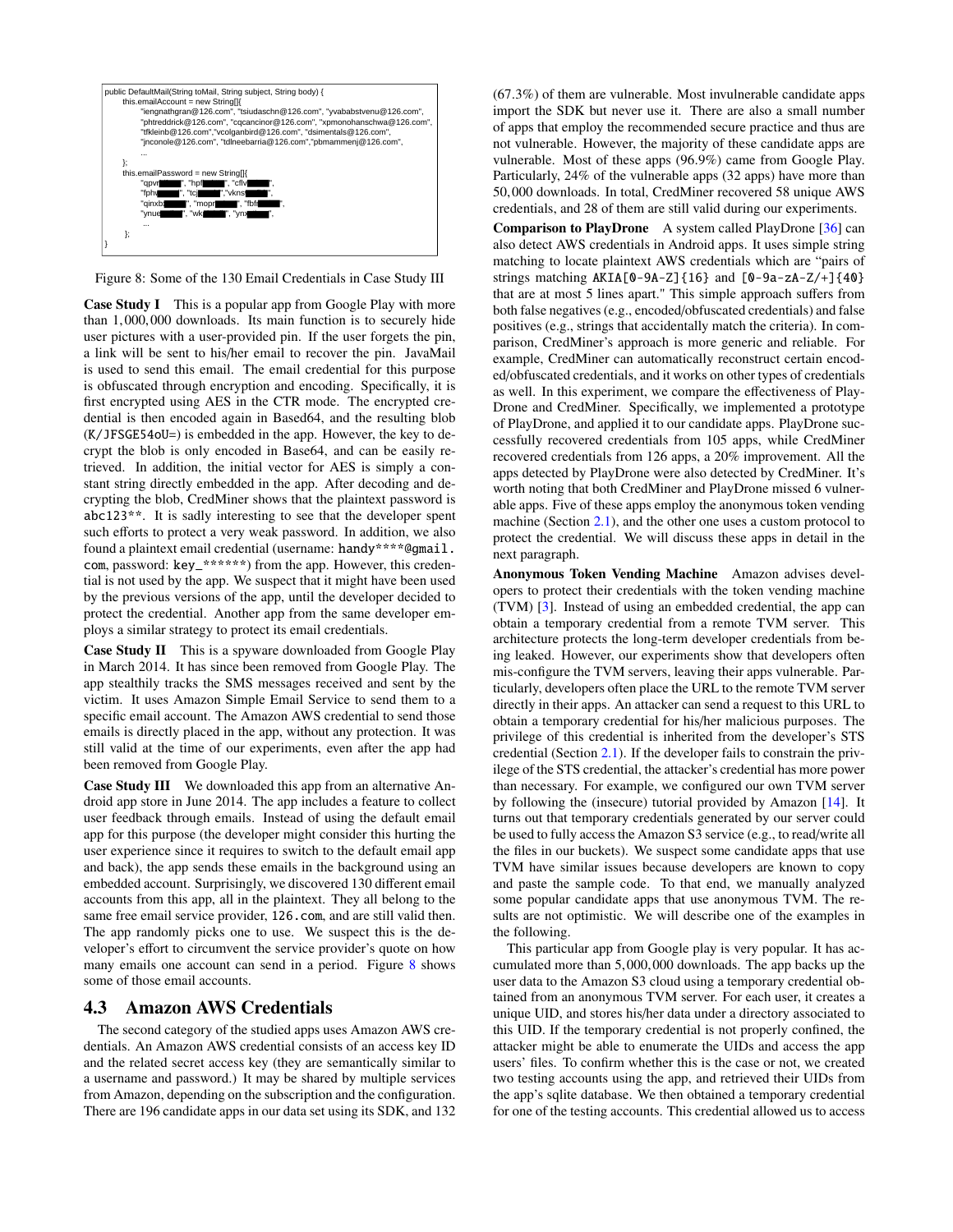<span id="page-8-1"></span>

Figure 9: HTTPS Request and Response to Get Amazon Credential

the other account's files. This experiment demonstrated that the developer failed to properly configure the TVM server to strictly isolate different app users. Considering the huge popularity of this app, this vulnerability poses serious threats to the user privacy. In short, even though Amazon TVM has a reasonably secure design, it is not widely used, let alone used securely.

Case Study I This is a popular travel guide app. It has been downloaded in Google Play for more than 100,000 times. The app uses Amazon S3 to store its users' pictures. To protect its AWS credential, the app encodes the credential by reversing its order. For example, the access key ID AKIAIDLMG5JR06\*\*\*\*\*\* is encoded to \*\*\*\*\*\*6ORJ5GMLDIAIKA. CredMiner successfully identified and recovered the encoded credential. We reported this issue to the app's developers. They promptly acknowledged the issue and pointed out that the credential can only be used to upload user pictures and they are monitoring the credential for abuse.

Case Study II This app allows sports teams to upload, share, and study training videos. The user has to register an account on the developer's website to use the app, or signs in with a demo account to test-drive the app. When the demo account is used, the app retrieves an Amazon credential from its server. This credential can be easily obtained and misused by an attacker. CredMiner flags this app as suspicious because the credential comes from the Internet. We manually analyzed this app. When a request is sent to a special URL bearing the demo account's authentication token, the server returns a JSON document that contains the AWS credential. Figure [9](#page-8-1) shows the request sent to the server and the returned credential. Fortunately the developer has fixed this vulnerability in the latest update.

#### 4.4 App Developer's Security Practice

In this section we try to categorize app developers' insecure practices in protecting their credentials, and discuss potential reasons behind these practices.

*First*, many developers do not protect their credentials at all. Their credentials are directly embedded in the app without any protection. Among the 132 vulnerable apps that use Amazon AWS, 105 (79.5%) apps belong to this category. *Second*, some developers do understand the risk and take precautions to protect their credentials through encryption or encoding. However, the keys to reverse the process are stored in the app, often in plaintext. This is only marginally better than the first practice because it is really straightforward to reverse-engineer Android apps. Another 21 vulnerable apps that use Amazon AWS belong to this category. *Third*, some developers follow the best practice recommended by service providers to protect their credentials. However, these mechanisms are often complicated and the developers lack the necessary knowledge to deploy them in a secure way. For example, developers who use Amazon TVM often fail to specify the least privilege for temporary credentials.

We further speculate the potential reasons for the developers' insecure practices. *First*, insecure sample code provided by service providers can mislead developers. For example, Amazon used to provide sample code that directly embeds the Amazon AWS credential. Developers often copy-and-paste the sample code into their own apps without giving it a second thought, even though there is a warning saying that the sample code is not secure. We discovered several such apps whose packages have the same variable names, classes names, and configuration file names as the sample code. It is a relief to see that Amazon has removed the insecure sample code from the recent releases of the SDK (version 2.0.5). *Second*, there is no clear instructions about how to use the SDKs securely. One example is the Amazon token vending machine (TVM). The app developer could follow the instructions given by Amazon to set the privilege for temporary credentials [\[14\]](#page-10-13). Unfortunately, the sample policy given in that document is not secure – it allows a temporary credential to access all the resources. Simple, clean, and secure document would help developers to secure their systems. For complicated systems like Amazon TVM, it would also help if the providers could include them as a default configuration of their services (instead of asking developers to run their own TVM servers).

#### 4.5 Other Cloud Services

Although we focused our study on two types of credentials, Cred-Miner works for other types of credentials as well. In the following, we briefly describe the evaluation results with the Microsoft mobile service [\[9\]](#page-10-14) and the Aliyun OSS [\[1\]](#page-10-15). Both services are similar to Amazon S3. Apps use them to synchronize user data to the cloud. However, these two services are not popular in our data set with less than 10 apps in total. Six of these apps are vulnerable. For example, one app stores the user's email address and Facebook authentication token in the Azure cloud storage. The insecurely embedded Azure credential allows an attacker to retrieve these data. In particular, the Facebook token can be used to access the user's Facebook account without further authentication.

# <span id="page-8-0"></span>5. DISCUSSION

CredMiner systematically mines developer credentials in Android apps to study the prevalence of improperly handled credentials. In this section, we discuss possible improvements to Cred-Miner.

First, CredMiner uses call graphs and control flow graphs to compute the sources of credentials. However, due to the objectoriented nature of the Java programming language and the eventdriven design of Android apps, it's challenging to construct these graphs precisely. For example, the actual class of a virtually invoked method or the exact type of a Java object sometimes can only be determined at run-time. Our system employs a simple but conservative class-hierarchy based points-to analysis to generate approximate call graphs and control flow graphs. This simple analysis works for our system, but may not perform well for more complicated cases. A precise points-to analysis can be integrated into our system to improve the overall preciseness of Cred-Miner. Moreover, the event-driven design of Android apps and the Java reflection could break call graphs. Similar to the previous systems [\[24](#page-10-16)[,30,](#page-11-6)[45\]](#page-11-7), we manually connect some of these methods, such as Thread.start and Thread.run. CredMiner also partially sup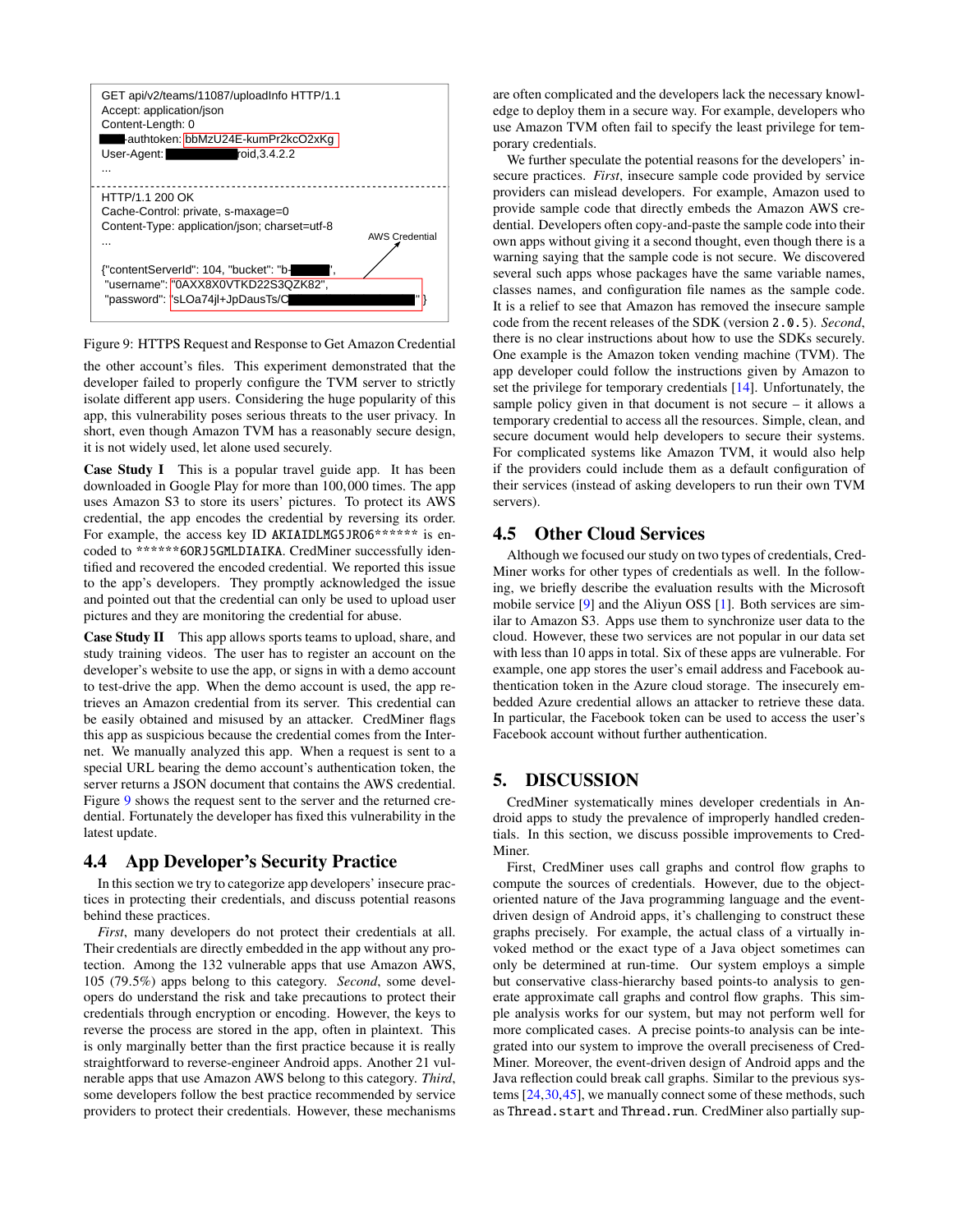ports Java reflection by resolving class and method names that are simple strings.

Second, CredMiner does not handle native libraries in an app. It thus will miss credentials hidden inside native libraries. We did a quick measurement of how many apps may belong to this category. Our experiment is based on the observation that the native code eventually needs to call methods in the SDK to access the service, especially for the services that do not provide a native SDK. We can identify such apps by searching their native code for the class/methods names of the SDK and of other Java classes that call the SDK (they can be used to indirectly call the SDK.) There are only 3 apps in our data set having the native code that use the Amazon AWS service. This is an underestimation because we cannot handle obfuscated class/method names in the native code. Our current prototype cannot handle these apps.

Third, our execution engine selectively executes the program slice to reconstruct credentials. This proves to be rather convenient, especially if the credentials are encoded or encrypted, since we don't need to write app-specific tools for this task. For our purpose, there is no need to build a complete, generic execution engine. The current prototype is tailored to credential reconstruction. Manual efforts may still be necessary, especially if the program slice contains complicated system classes which our prototype cannot handle. Our experience with a large number of apps shows that operations in these program slices are mostly related to string manipulation and transformation, which can be readily handled by our prototype.

Finally, how to securely protect developer credentials in apps is a challenging problem. Most obfuscation techniques will eventually be reverse-engineered. In the following, we try to propose several possible mitigation measures to alleviate this issue: *a*) App store operators could deploy CredMiner to detect vulnerable apps and warn the developer when such an app is uploaded to the store. This does not fundamentally fix these vulnerabilities, but at least pushes the developer to pay more attention to this issue. *b*) Sample code released by vendors should demonstrate only secure and correct ways to use their SDKs, and avoid misleading developers with quick-and-dirty code. For example, an early version of the sample code for the Amazon AWS SDK embeds the credential directly in the app. CredMiner detected a few apps that seemed to copy-and-paste the insecure sample code. It is encouraging to see that the insecure sample code has been removed from the recent versions of the SDK. *c*) Architectures like Amazon TVM provide reasonably secure ways to authenticate users. Their correct deployment should be documented and demonstrated simply and cleanly. It would also help if they can be packaged as turnkey solutions with minimal configuration and maintenance from the developers. *d*) Developers should consider alternative and more secure ways to implement some features. For example, instead of using free email services to send crash reports, they can use third-party crash analysis libraries [\[6\]](#page-10-17) or send the reports with the default email app.

# <span id="page-9-0"></span>6. RELATED WORK

Static Analysis of Android Apps Our system leverages static analysis to detect vulnerable Android apps. Static analysis has been widely used by previous systems for various purposes: first, it has been applied to detect malicious apps. DroidRanger [\[49\]](#page-11-8) and RiskRanker [\[25\]](#page-10-18) are two such systems. DroidRanger uses app permissions and behavior footprinting to detect new instances of known malware. RiskRanker instead relies on reachability analysis to detect unknown malware. One aspect shared by CredMiner and RiskRanker is that both systems use backward program slicing to locate source methods. Second, static analysis has been used to detect capability leaks or confused-deputy vulnerabilities in third-party or pre-installed apps [\[27\]](#page-10-19). Such systems include Com-Droid [\[17\]](#page-10-20), Woodpecker [\[24\]](#page-10-16), CHEX [\[30\]](#page-11-6), Amandroid [\[37\]](#page-11-9), and SEFA [\[39\]](#page-11-10). For example, CHEX statically detects component hijacking vulnerabilities that can be exploited to gain unauthorized access to protected or private resources. A system that can automatically patch such vulnerable apps has also been proposed [\[41\]](#page-11-11). The most related work in this category is probably SAAF [\[28\]](#page-11-0), a static analysis framework for Android that supports program slicing. CredMiner uses a similar data flow analysis, but it also has an execution engine to selectively execute program slices in order to reconstruct credentials.

Similarity Comparison of Android Apps CredMiner uses code similarity to de-obfuscate interesting libraries. Code similarity has been employed to detect repackaged Android apps, such as Droid-MOSS [\[44\]](#page-11-4), Juxtapp [\[26\]](#page-10-10), PiggyApp [\[43\]](#page-11-12), AnDarwin [\[18\]](#page-10-21), and DexDiff [\[31\]](#page-11-3). For example, DroidMOSS generates the fingerprint for an app with fuzzy hash. Juxtapp [\[26\]](#page-10-10) computes the app similarity based on the hashes for k-grams of the opcodes. CredMiner uses not only opcodes but also other components of classes and methods to calculate the similarity. DexDiff compares the similarity of the AOSP (the Android Open Source Project) apps and the pre-installed apps in a third-party phone to systematically audit the vendor customization. CredMiner uses a similar signature as DexDiff. However, we do not include class and method names in the signature since they may have been changed by code obfuscation. Overall, the basic ideas of Android code similarity are similar but differ in their purposes and details.

Detection of Vulnerable Apps Many Android apps have security issues due to developers' poor security practices. First, user data could be leaked to open interfaces in Android, such as content providers. ContentScope [\[45\]](#page-11-7) is a system that can systematically detect content leak and content pollution vulnerabilities. Second, an empirical study [\[19\]](#page-10-22) of Android apps shows that app developers often do not use cryptographic APIs securely. About 88% of the studied apps make at least one mistake. Our experience also confirms this observation. For example, we find some apps that use constant numbers as the initial vector of AES. Third, MalloDroid [\[22\]](#page-10-23) reveals that the SSL/TLS library is frequently improperly used by Android apps, leaving these apps vulnerable to the man-in-the-middle attack. SMV-HUNTER [\[35\]](#page-11-13) is proposed to detect SSL/TLS man-in-the-middle vulnerabilities using static and dynamic analysis. CredMiner also aims at exposing vulnerable apps. However, we focus on detecting apps that leak developer credentials. A recent system called PlayDrone [\[36\]](#page-11-2) performs a large scale survey of Android apps in Google Play. It can detect embedded plaintext Amazon AWS credentials with simple string matching. CredMiner uses a more comprehensive approach. It can automatically detect and recover transformed or obfuscated credentials. Our evaluation shows that CredMiner can detect about 20% more vulnerable apps than PlayDrone in our data set.

Detection of Privacy Leaking Apps Smartphone privacy has attracted lots of attention nowadays. Earlier research discovered that user privacy could be leaked through third-party apps on the Android and iOS platforms. For example, TaintDroid [\[21\]](#page-10-24) uses dynamic taint analysis to detect privacy leaks in Android apps, while PiOS [\[20\]](#page-10-25) targets the iOS platform. Several systems [\[16,](#page-10-26)[29,](#page-11-14)[32,](#page-11-15)[40,](#page-11-16) [42,](#page-11-17) [47,](#page-11-18) [48,](#page-11-19) [48,](#page-11-19) [50\]](#page-11-20) have been proposed to mitigate this threat. They either extend the Android framework to provide fine-grained permission control, or repackage apps to avoid changing the framework. For example, Aurasium interposes the interaction between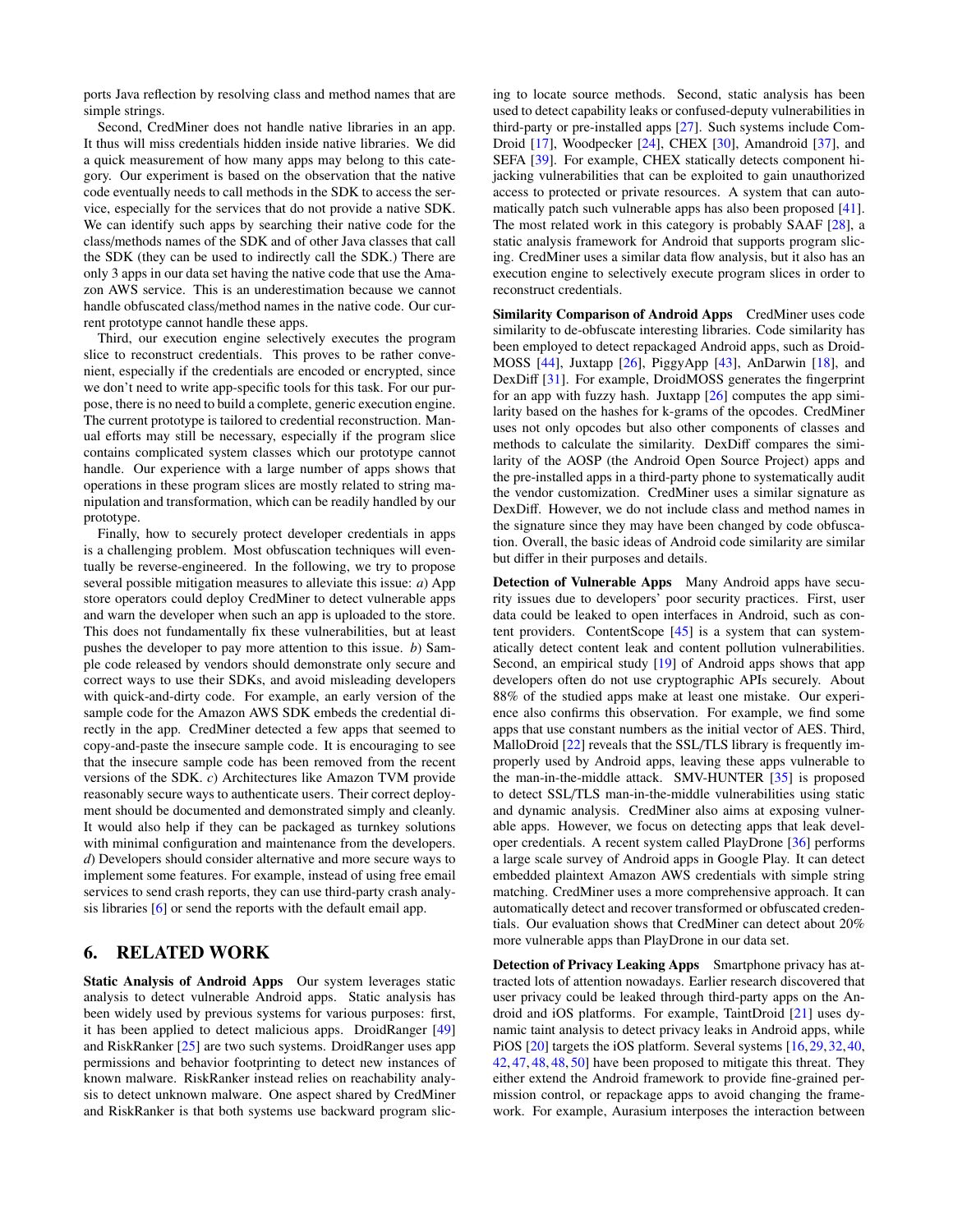apps and system libraries to regulate the access to the private user data [\[40\]](#page-11-16). In-app ad libraries have also been reported to leak private information [\[23\]](#page-10-27). To address that, AdDroid separates the advertisement functionality from the host app [\[33\]](#page-11-21) , while AdSplit moves the advertisement code into another process [\[34\]](#page-11-22). CredMiner differs from these efforts in identifying vulnerabilities that may leak developer credentials.

# <span id="page-10-5"></span>7. SUMMARY

In this paper, we aim at studying the prevalence of unsafe developer credential uses. Leaked credentials could compromise the privacy of the user data and even disrupt the apps totally. We have presented the design, prototype, and evaluation of CredMiner. Cred-Miner leverages static backward program slicing to identify the raw formats of the credentials and then uses an execution engine to automatically reconstruct the embedded credentials. We have applied our system to 36,561 apps. The results showed that 51.1% (121 of 237) of the apps that use free email services, and 67.3% of the apps (132 of 196) that use the Amazon AWS service were vulnerable. CredMiners recovered 302 and 58 unique email and Amazon AWS credentials, respectively. Among them, 252 and 28 credentials were still valid at the time of experiments. The existence of a large number of vulnerable apps as well as the poor security practices by the app developers reflect the severity of this threat and the urgent need to address it.

Acknowledgements We would like to thank our shepherd, David Barrera, and the anonymous reviewers for their insightful comments that greatly helped improve the presentation of this paper. We also want to thank Yu Wang, Huaguo Shi, Chiachih Wu for the helpful discussion. This work was partially supported by Qihoo 360 when the first author was an intern there. Any opinions, findings, and conclusions or recommendations expressed in this material are those of the authors and do not necessarily reflect the views of the company.

# 8. REFERENCES

- <span id="page-10-15"></span>[1] Aliyun OSS. <http://www.aliyun.com/product/oss/>.
- <span id="page-10-7"></span>[2] Android Apps Crawler. [https:](https://github.com/mssun/android-apps-crawler/) [//github.com/mssun/android-apps-crawler/](https://github.com/mssun/android-apps-crawler/).
- <span id="page-10-4"></span>[3] Authenticating Users of AWS Mobile Applications with a Token Vending Machine . [https:](https://aws.amazon.com/articles/4611615499399490)
	- [//aws.amazon.com/articles/4611615499399490](https://aws.amazon.com/articles/4611615499399490).
- <span id="page-10-2"></span><span id="page-10-0"></span>[4] aws-sdk-android-samples. [https:](https://github.com/awslabs/aws-sdk-android-samples) [//github.com/awslabs/aws-sdk-android-samples](https://github.com/awslabs/aws-sdk-android-samples). [5] AWS SDK for Android.
	- <http://aws.amazon.com/sdkforandroid/>.
- <span id="page-10-17"></span>[6] BugSense. <https://www.bugsense.com/>.
- <span id="page-10-12"></span>[7] contagiominidump. <http://contagiominidump.blogspot.com/>.
- <span id="page-10-11"></span>[8] DexGuard. <https://www.saikoa.com/dexguard>.
- <span id="page-10-14"></span>[9] Get started with Mobile Services. [http://azure.microsoft.com/en](http://azure.microsoft.com/en-us/documentation/articles/mobile-services-android-get-started/)[us/documentation/articles/mobile-services](http://azure.microsoft.com/en-us/documentation/articles/mobile-services-android-get-started/)[android-get-started/](http://azure.microsoft.com/en-us/documentation/articles/mobile-services-android-get-started/).
- <span id="page-10-1"></span>[10] javamail-android. <https://code.google.com/p/javamail-android/>.
- <span id="page-10-8"></span>[11] ProGuard. [http://developer.android.com/tools/](http://developer.android.com/tools/help/proguard.html) [help/proguard.html](http://developer.android.com/tools/help/proguard.html).
- <span id="page-10-6"></span>[12] Sending Emails without User Intervention (no Intents) in Android. [http://www.jondev.net/articles/Sending\\_](http://www.jondev.net/articles/Sending_Emails_without_User_Intervention_(no_Intents)_in_Android)

[Emails\\_without\\_User\\_Intervention\\_\(no\\_Intents\)](http://www.jondev.net/articles/Sending_Emails_without_User_Intervention_(no_Intents)_in_Android) [\\_in\\_Android](http://www.jondev.net/articles/Sending_Emails_without_User_Intervention_(no_Intents)_in_Android).

- <span id="page-10-3"></span>[13] Smali. <https://code.google.com/p/smali/>.
- <span id="page-10-13"></span>[14] Token Vending Machine for Anonymous Registration - Sample Java Web Application. <http://aws.amazon.com/code/8872061742402990>.
- <span id="page-10-9"></span>[15] Using ProGuard with the AWS SDK for Android. [http://](http://mobile.awsblog.com/post/Tx2OC71PFCTC63E/Using-ProGuard-with-the-AWS-SDK-for-Android) [mobile.awsblog.com/post/Tx2OC71PFCTC63E/Using-](http://mobile.awsblog.com/post/Tx2OC71PFCTC63E/Using-ProGuard-with-the-AWS-SDK-for-Android)[ProGuard-with-the-AWS-SDK-for-Android](http://mobile.awsblog.com/post/Tx2OC71PFCTC63E/Using-ProGuard-with-the-AWS-SDK-for-Android).
- <span id="page-10-26"></span>[16] A. R. Beresford, A. Rice, N. Skehin, and R. Sohan. MockDroid: Trading Privacy for Application Functionality on Smartphones. In *Proceedings of the 12th International Workshop on Mobile Computing System and Applications*, 2011.
- <span id="page-10-20"></span>[17] E. Chin, A. P. Felt, K. Greenwood, and D. Wagner. Analyzing Inter-Application Communication in Android. In *Proceedings of the 9th Annual International Conference on Mobile Systems, Applications, and Services*, 2011.
- <span id="page-10-21"></span>[18] J. Crussell, C. Gibler, and H. Chen. Andarwin: Scalable detection of semantically similar android applications. In *Proceedings of the 18th European Symposium on Research in Computer Security*, 2013.
- <span id="page-10-22"></span>[19] M. Egele, D. Brumley, and C. K. Yanick Fratantonio. An Empirical Study of Cryptographic Misuse in Android Applications. In *Proceedings of the 20th ACM Conference on Computer and Communications Security*, 2013.
- <span id="page-10-25"></span>[20] M. Egele, C. Kruegel, E. Kirda, and G. Vigna. PiOS: Detecting Privacy Leaks in iOS Applications. In *Proceedings of the 18th Annual Symposium on Network and Distributed System Security*, NDSS, 2011.
- <span id="page-10-24"></span>[21] W. Enck, P. Gilbert, B. gon Chun, L. P. Cox, J. Jung, P. McDaniel, and A. N. Sheth. TaintDroid: An Information-Flow Tracking System for Realtime Privacy Monitoring on Smartphones. In *Proceedings of the 9th USENIX Symposium on Operating Systems Design and Implementation*, 2010.
- <span id="page-10-23"></span>[22] S. Fahl, M. Harbach, T. Muders, M. Smith, L. Baumgartner, and B. Freisleben. Why Eve and Mallory Love Android: An Analysis of Android SSL (In)Security. In *Proceedings of the 19th ACM Conference on Computer and Communications Security*, 2012.
- <span id="page-10-27"></span>[23] M. Grace, W. Zhou, X. Jiang, and A.-R. Sadeghi. Unsafe Exposure Analysis of Mobile In-App Advertisements. In *Proceedings of the 5th ACM Conference on Security and Privacy in Wireless and Mobile Networks*, 2012.
- <span id="page-10-16"></span>[24] M. Grace, Y. Zhou, Z. Wang, and X. Jiang. Systematic Detection of Capability Leaks in Stock Android Smartphones. In *Proceedings of the 19th Network and Distributed System Security Symposium*, 2012.
- <span id="page-10-18"></span>[25] M. Grace, Y. Zhou, Q. Zhang, S. Zou, and X. Jiang. RiskRanker: Scalable and Accurate Zero-day Android Malware Detection. In *Proceedings of the 10th International Conference on Mobile Systems, Applications and Services*, MobiSys, 2012.
- <span id="page-10-10"></span>[26] S. Hanna, L. Huang, E. Wu, S. Li, C. Chen, and D. Song. Juxtapp: A Scalable System for Detecting Code Reuse Among Android Applications. In *Proceedings of the 9th DIMVA*, 2012.
- <span id="page-10-19"></span>[27] N. Hardy. The Confused Deputy: (or why capabilities might have been invented). *ACM SIGOPS Operating Systems Review*, 22, October 1998.